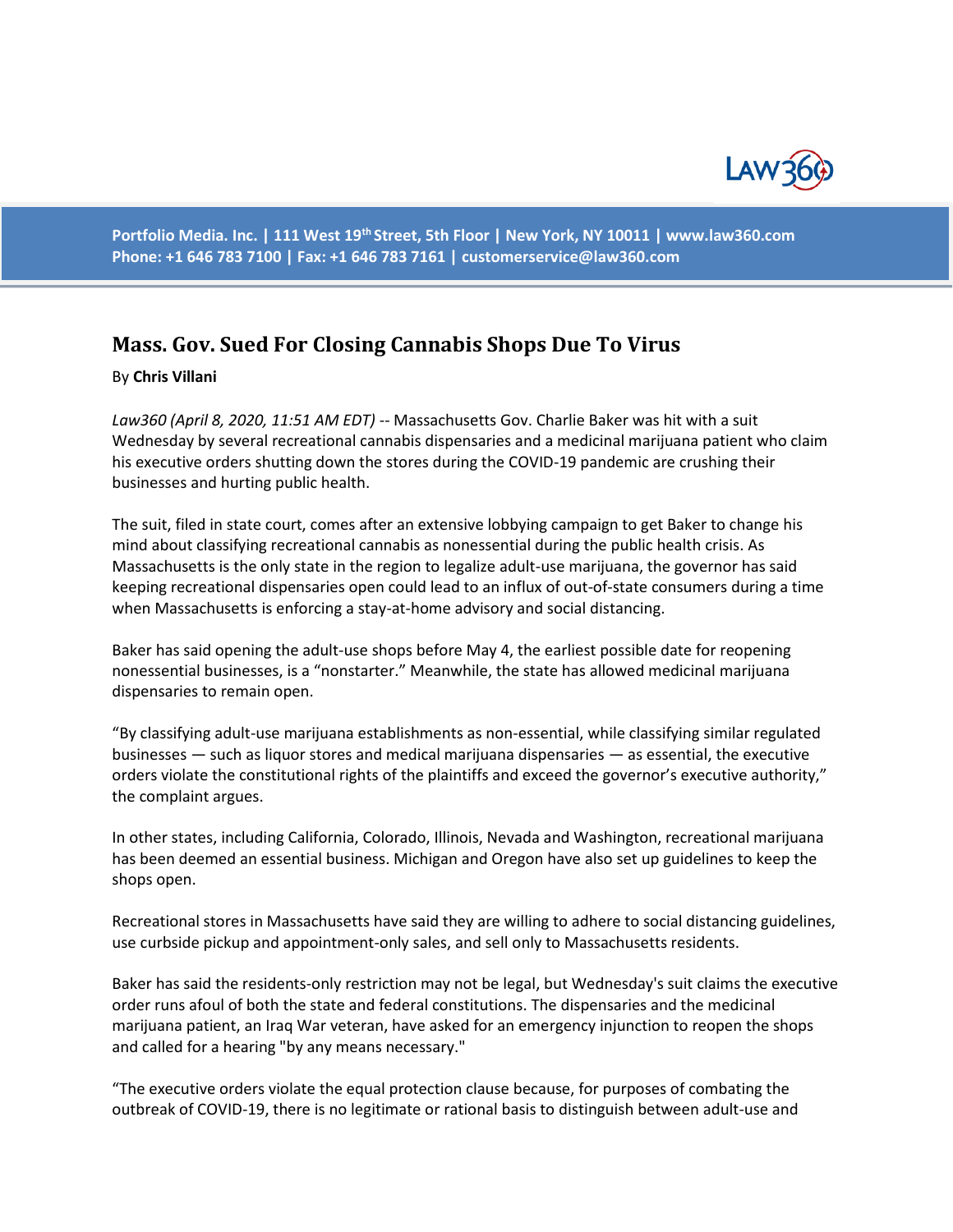medical marijuana establishments; between adult-use marijuana establishments and liquor stores; between those who frequent such stores; or, between medical marijuana users who frequent adult-use marijuana establishments, and medical marijuana users who only frequent medical marijuana dispensaries," the complaint argues.

The governor's office said it does not comment on pending litigation.

Attorneys have argued that Baker's concerns about the legality of prohibiting sales to out-of-state residents are unfounded, because the commerce clause would not apply to a substance that is illegal at the federal level anyway.

That argument was articulated in an April 1 letter to Baker's chief legal counsel by attorneys from Foley Hoag LLP.

"No legal challenge under the commerce clause would lie, and a court would summarily dismiss any such action under longstanding commerce clause jurisprudence," wrote Kevin Conroy and Jesse Alderman, who are not involved in Wednesday's suit.

Even if such a challenge were possible, the U.S. Supreme Court has held that temporary measures, such as those taken during a public health emergency, do not violate the commerce clause, Conroy and Alderman wrote.

Shaleen Title of the Cannabis Control Commission, the regulatory body for marijuana in the state, has also suggested a restriction on out-of-state sales could help the recreational stores reopen safely during the emergency.

Industry lawyers have said the shutdown of out-of-state sales could be a "disaster" for businesses, as many are in debt due to high startup costs and, due to marijuana's status at the federal level, federal aid is not an option.

Baker's executive order closed 43 licensed adult-use establishments, and at least 21 more provisionally licensed adult-use retail marijuana stores cannot open due to the order, Wednesday's suit claims.

On Tuesday, an updated order from the CCC allowed adult-use growers to continue to supply medicinal shops, citing a sharp uptick in medicinal license applications and Baker's executive order allowing businesses that supply essential services to remain open.

But even with the CCC's updated order, Stephen Mandile, a plaintiff in the suit, says he would have to travel more than an hour to obtain medicinal cannabis.

And stores may struggle to survive on medicinal-only sales if the pandemic persists beyond the penciledin May 4 date to reopen nonessential business, attorneys said.

"We are seeing massive layoffs, the costs to sustain the operations just for medical is a big burden in and of itself," said Frank Segall, who co-chairs the Cannabis Business & Law Advisory Group at Burns & Levinson LLP and is not involved in the suit.

"They may be in a better position to shut down entirely and ride this out," Segall told Law360 last week. "If that happens, now you're exacerbating the health and safety issues by decreasing the availability of